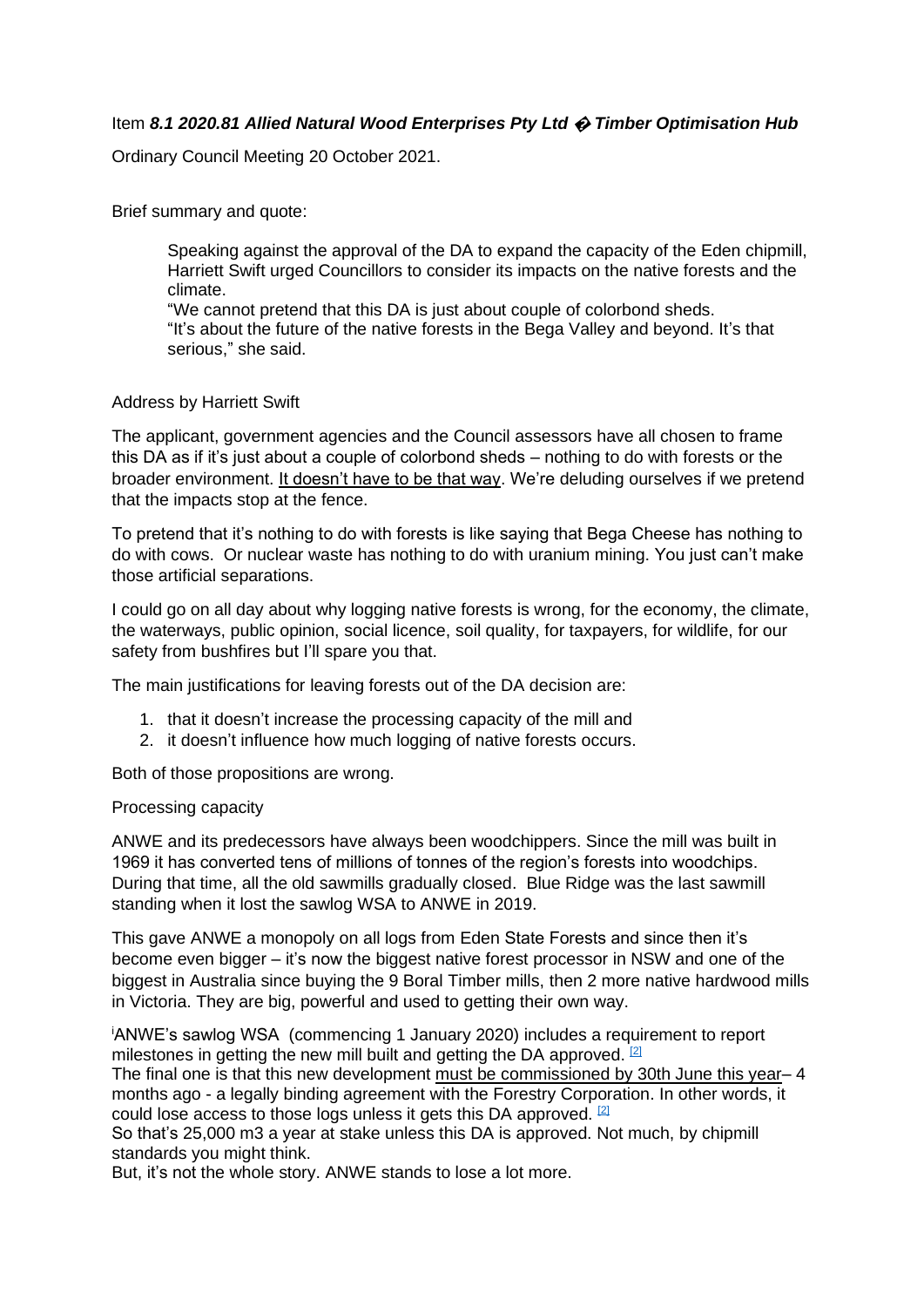Effects on logging of native forests

The foundation myth of the woodchipping industry is that it uses "waste wood." Even today, the industry and the governments still cling to that myth and it's actually written into the legal framework for the logging industry, the CIFOA: a logging operation MUST NOT be driven by low value products such as woodchips or firewood. In 2020, 97.5% of trees logged in the Eden Region became woodchips and firewood. Without this sawmill, it would be 100%; and it would be illegal.

So, without this DA, the Eden Region would lose the legal window dressing for the woodchipping industry as well. It's that simple and that serious.

Of course if this DA is approved and the mill goes ahead, the main "higher value" products will be briquettes and pallets. This photo is from the Eden tip. It's not a big advance on woodchips.

Whether we like it or not, this vote is about the future of the forests in the Beg Valley Shire and way beyond, even into Victoria. I'm asking councillors to be aware of that when they vote today. It is a massive responsibility that you, as councillors have before you and I'm asking you to vote against the approval.